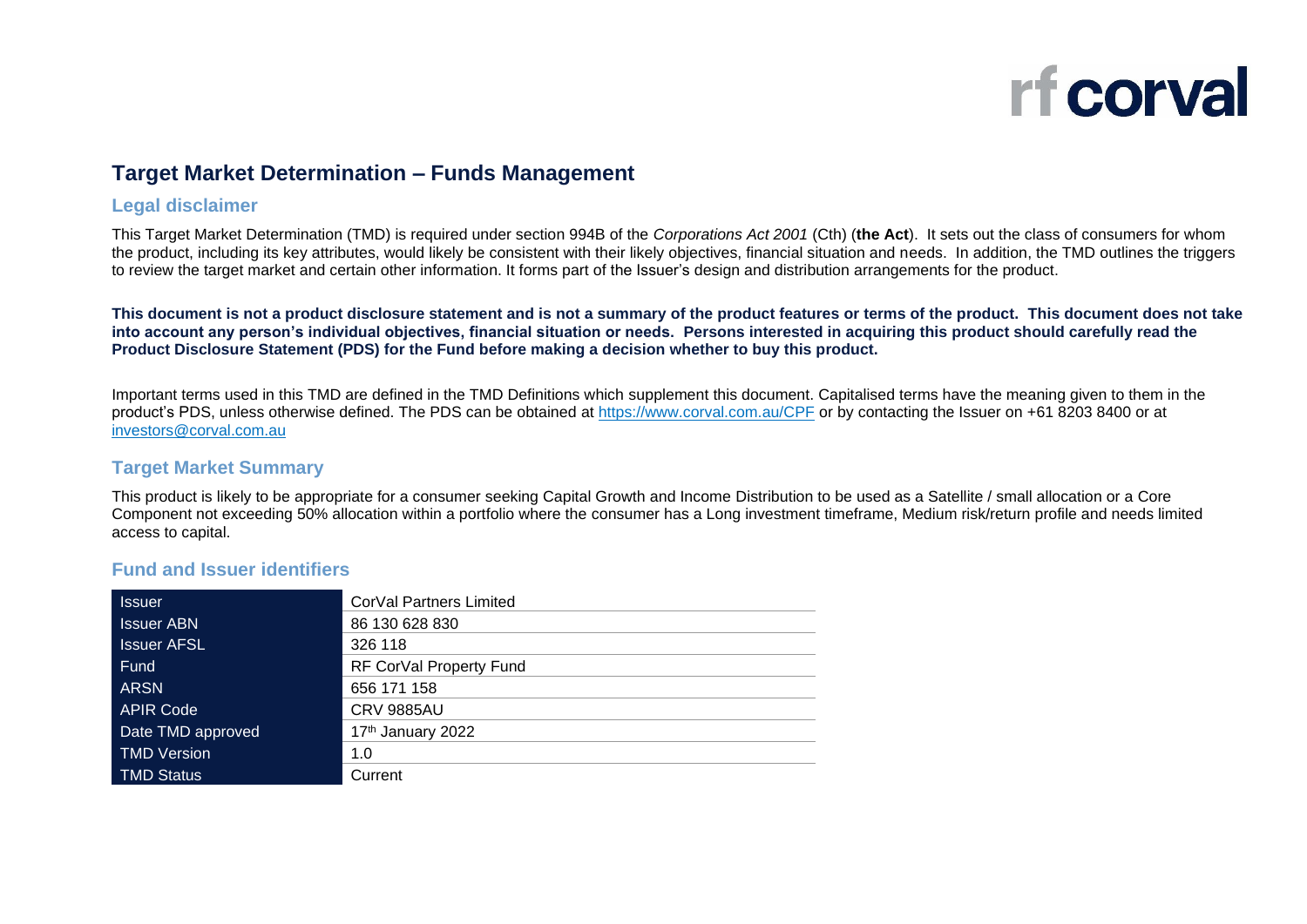## **Description of Target Market**

#### **TMD indicator key**

The Consumer Attributes for which the product is likely to be appropriate have been assessed using a red/amber/green rating methodology with appropriate colour coding:



#### **Instructions**

In the tables below, Column 1, Consumer Attributes, indicates a description of the likely objectives, financial situation and needs of the class of consumers that are considering this product. Column 2, TMD indicator, indicates whether a consumer meeting the attribute in column 1 is likely to be in the target market for this product. Generally, a consumer is unlikely to be in the target market for the product if:

- **one or more** of their Consumer Attributes correspond to a **red** rating, or
- **three or more** of their Consumer Attributes correspond to an **amber** rating.

#### **Investment products and diversification**

A consumer (or class of consumer) may intend to hold a product as part of a diversified portfolio (typically with an intended product use of *satellite/small allocation* or *core component*). In such circumstances, the product should be assessed against the consumer's attributes for the relevant portion of the portfolio, rather than the consumer's portfolio as a whole. For example, a consumer may seek to construct a conservative portfolio with a satellite/small allocation to growth assets. In this case, it may be likely that a product with a *High* or *Very High* risk/return profile is consistent with the consumer's objectives for that allocation notwithstanding that the risk/return profile of the consumer as a whole is *Low* or *Medium*. In making this assessment, distributors should consider all features of a product (including its key attributes).

| <b>Consumer Attributes</b>                               | <b>TMD Indicator</b>                   | Product description including key attributes                                                                                                                                                                                                                                        |
|----------------------------------------------------------|----------------------------------------|-------------------------------------------------------------------------------------------------------------------------------------------------------------------------------------------------------------------------------------------------------------------------------------|
| Consumer's investment objective                          |                                        |                                                                                                                                                                                                                                                                                     |
| Capital Growth                                           | In target market                       | The Fund aims to provide investors with quarterly income distributions and the potential for                                                                                                                                                                                        |
| <b>Capital Preservation</b>                              | <b>Potentially in target</b><br>market | long term capital growth by investing in a portfolio of Australian property assets.<br>While an investment in the Fund could experience capital loss and is higher risk and more<br>volatile than cash or fixed income securities, the Fund is expected to exhibit lower volatility |
| <b>Capital Guaranteed</b>                                | Not considered in<br>target market     | than listed equities or listed REITs in a market downturn.                                                                                                                                                                                                                          |
| Income Distribution                                      | In target market                       |                                                                                                                                                                                                                                                                                     |
| Consumer's intended product use (% of Investable Assets) |                                        |                                                                                                                                                                                                                                                                                     |
| Solution/Standalone (75-100%)                            | Not considered in<br>target market     | The Fund offers exposure to Australian property assets, diversified across geography, asset<br>class and tenant. The Fund will invest in property both directly or indirectly, such as by                                                                                           |
| Core Component (25-75%*)                                 | Potentially in target<br>market        | investing in other trusts that are managed or operated by RF CorVal, which own direct<br>property. The Fund may also invest a small allocation in A-REITs, mortgage funds, cash or<br>cash equivalent investments to provide an income source on any surplus capital not            |
| Satellite/small allocation (<25%)                        | In target market                       | immediately required for investment in direct or indirect property investments.<br>Therefore, the Fund's portfolio diversification is Low to Medium.                                                                                                                                |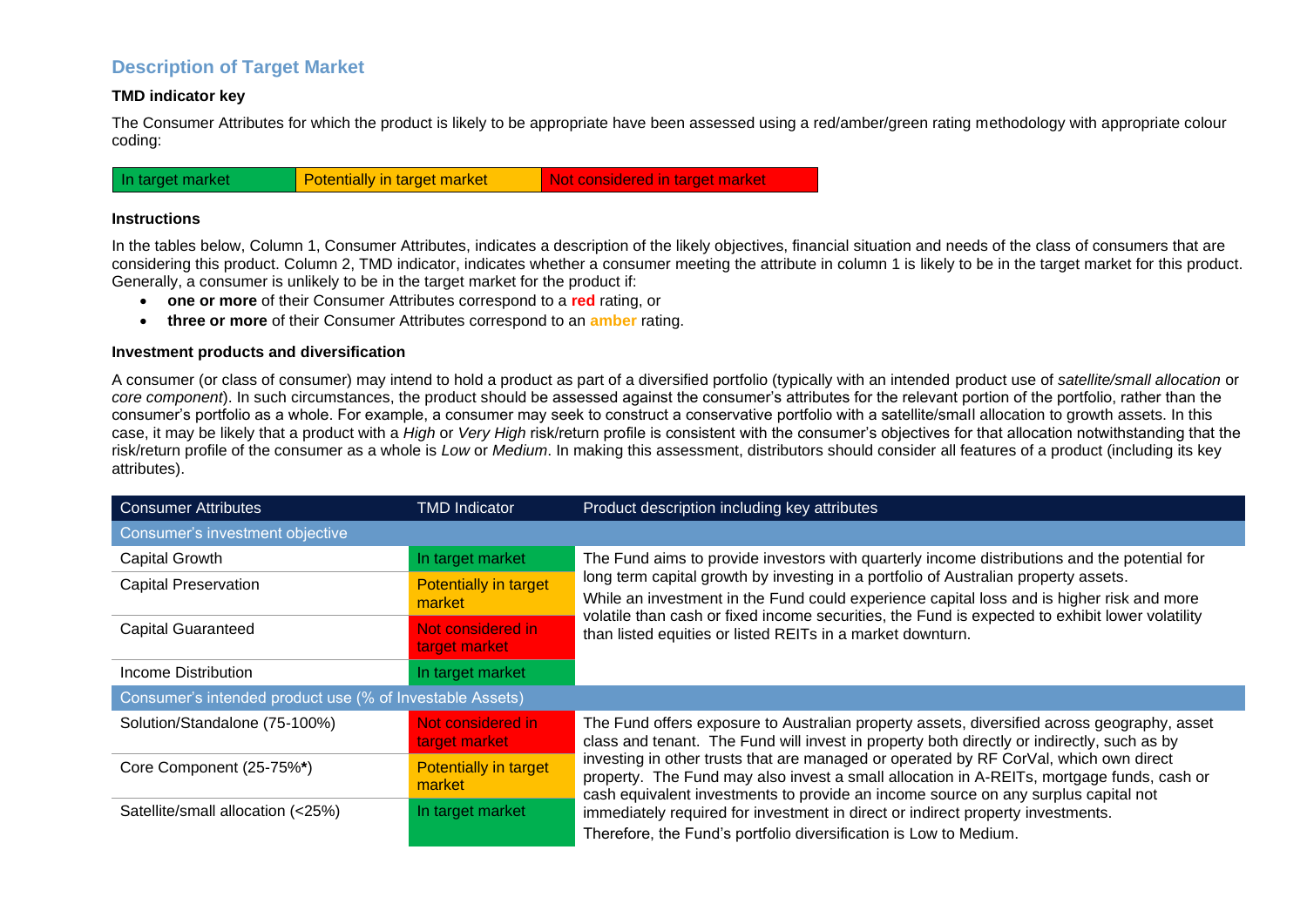| <b>Consumer Attributes</b>                                | <b>TMD Indicator</b>               | Product description including key attributes                                                                                                                                                                                                               |
|-----------------------------------------------------------|------------------------------------|------------------------------------------------------------------------------------------------------------------------------------------------------------------------------------------------------------------------------------------------------------|
|                                                           |                                    | Investors should use the Fund as a Satellite / small allocation to reduce investment risk<br>through diversification across an appropriate portfolio of investments.                                                                                       |
|                                                           |                                    | *Investors may also use the Fund as a Core Component of a portfolio where the investment<br>generally does not exceed 50% of the investor's Investable Assets.                                                                                             |
| Consumer's investment timeframe                           |                                    |                                                                                                                                                                                                                                                            |
| Short ( $\leq$ 2 years)                                   | Not considered in<br>target market | The Fund is managed having regard to an investment horizon of no less than seven years. The<br>Issuer intends to offer Periodic Liquidity Events on or around each five-year anniversary of the                                                            |
| Medium $(2 - 5$ years)                                    | Not considered in<br>target market | commencement of the Fund. The first five yearly liquidity event is expected to occur in January<br>2027.                                                                                                                                                   |
| Long $(> 5$ years)                                        | In target market                   |                                                                                                                                                                                                                                                            |
| Consumer's Risk (ability to bear loss) and Return profile |                                    |                                                                                                                                                                                                                                                            |
| Low                                                       | Not considered in<br>target market | The Fund's objective is to provide quarterly income distributions and the potential for long term<br>capital growth. However, returns from the Fund are not guaranteed and there are risks involved                                                        |
| Medium                                                    | In target market                   | in the Fund as disclosed in the PDS.<br>It is expected the Fund may experience an estimated 2 to less than 3 negative returns over a                                                                                                                       |
| High                                                      | In target market                   | 20 year period (SRM 3) (Medium risk).                                                                                                                                                                                                                      |
| Very High                                                 | In target market                   |                                                                                                                                                                                                                                                            |
| Consumer's need to withdraw money                         |                                    |                                                                                                                                                                                                                                                            |
| Daily                                                     | Not considered in<br>target market | The Fund intends to offer investors the opportunity to withdraw their investment quarterly, on a<br>limited basis via the Capped Withdrawal Facility. The amount available for withdrawal will be                                                          |
| Weekly                                                    | Not considered in<br>target market | subject to available liquidity and capped at 2.5% of the Fund's net asset value. Withdrawals<br>from the Fund may be scaled back, delayed or suspended in certain circumstances. Periodic<br>Liquidity Events are intended to be offered every five years. |
| Monthly                                                   | Not considered in<br>target market |                                                                                                                                                                                                                                                            |
| Quarterly                                                 | Not considered in<br>target market |                                                                                                                                                                                                                                                            |
| Annually or longer                                        | In target market                   |                                                                                                                                                                                                                                                            |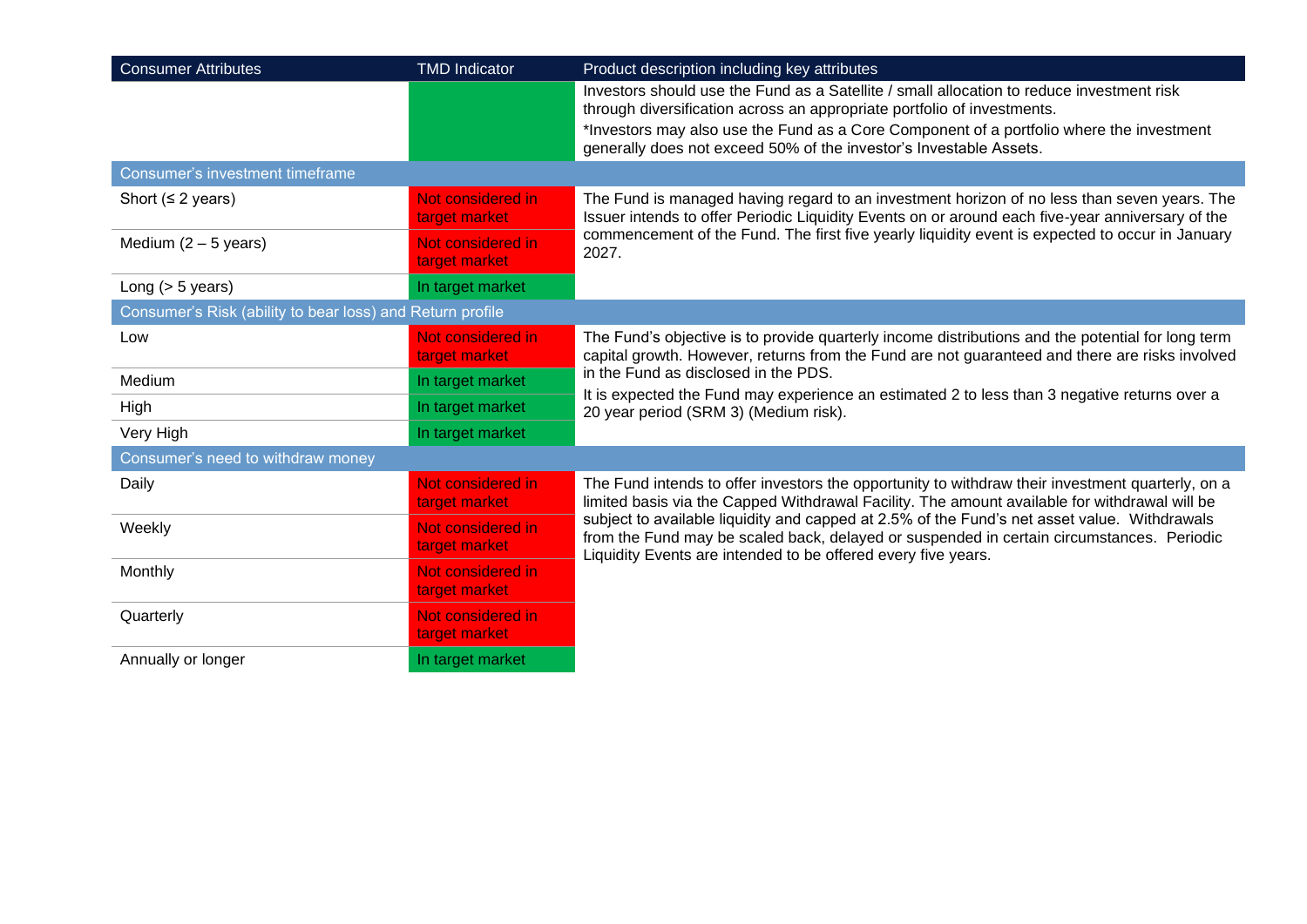## **Appropriateness**

The Issuer has assessed the product and formed the view that the product, including its key attributes, is likely to be consistent with the likely objectives, financial situation and needs of consumers in the target market as described above, as the features of this product in Column 3 of the table above are likely to be suitable for consumers with the attributes identified with a green TMD Indicator in Column 2.

The Issuer considers that the distribution conditions will make it more likely that the investors who acquire units in the Fund are in the target market on the basis of:

- The Fund's advertisements and website content is directed towards consumers in the Fund's target market.
- The online and paper application form for the Fund include filtering questions and alerts relevant to the distribution conditions.
- The distributors' past performance in relation to the distribution of financial products, about which the Issuer is aware.
- Any other relevant information about a distributor, about which the Issuer is aware.

# **Distribution conditions/restrictions** Distribution channel Distribution condition and rationale

| Distribution channel | Distribution condition and rationale                                                                                                                                                                                                                                                                         |
|----------------------|--------------------------------------------------------------------------------------------------------------------------------------------------------------------------------------------------------------------------------------------------------------------------------------------------------------|
| Direct               | Direct investors who are wholesale or sophisticated investors can invest in the Fund.<br>Retail investors are asked to complete an online or paper application form, including filtering<br>questions relating to the TMD.                                                                                   |
| Platform/Wrap        | Additional steps are not required for advised clients beyond consideration of the issuer's TMD by<br>the adviser.<br>Unadvised clients may not be able to access the Fund unless the platform provider has a<br>process where the client is asked to complete basis filtering questions relating to the TMD. |
| Adviser              | Investor to confirm in the online or paper application form that they are financially advised.<br>Financial advisers to provide details of their AFS licence and confirm that they have reviewed<br>and considered the TMD in providing personal advice to the investor.                                     |

#### Review triggers

Material change to key attributes, fund investment objective and/or fees.

Material deviation from benchmark / objective over sustained period.

Key attributes have not performed as disclosed by a material degree and for a material period.

Determination by the issuer of an ASIC reportable Significant Dealing.

Material or unexpectedly high number of complaints (as defined in section 994A(1) of the Act) about the product or distribution of the product.

The use of Product Intervention Powers, regulator orders or directions that affects the product.

| Mandatory review periods |                                                                                              |
|--------------------------|----------------------------------------------------------------------------------------------|
| Review period            | Maximum period for review                                                                    |
| Initial review           | Within 12 months of the date this TMD is approved.                                           |
| Subsequent review        | At least once every year since the date of the last review of the TMD (for whatever reason). |

Distributor reporting requirements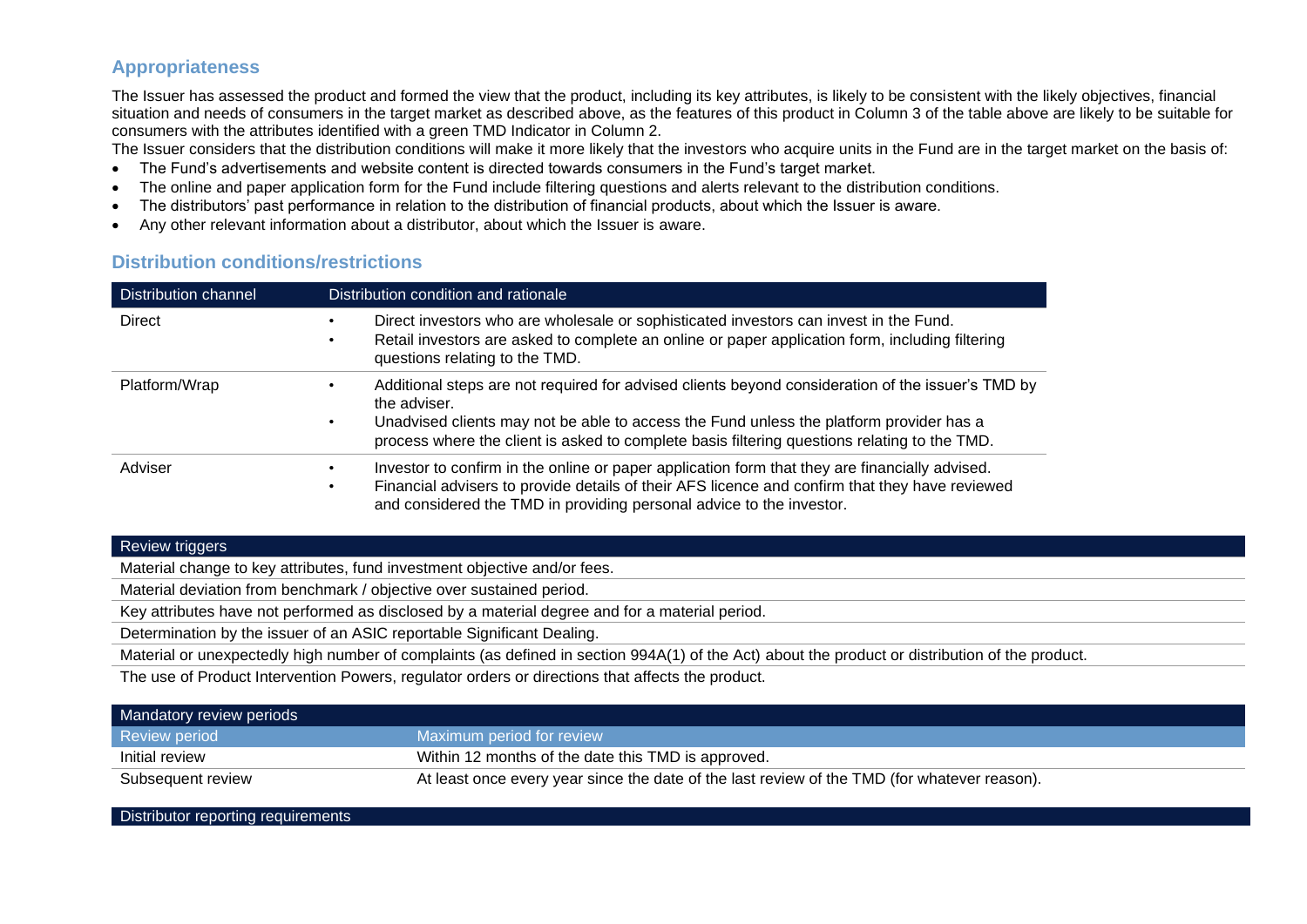| Reporting requirement                                                                                                                                                                                                            | <b>Reporting period</b>                                                                                                  | Which distributors this<br>requirement applies to |
|----------------------------------------------------------------------------------------------------------------------------------------------------------------------------------------------------------------------------------|--------------------------------------------------------------------------------------------------------------------------|---------------------------------------------------|
| Complaints (as defined in section 994A(1) of the Act) relating to<br>the product design, product availability and distribution. The<br>distributor should provide all the content of the complaint, having<br>regard to privacy. | Within 10 business days following end of calendar quarter.                                                               | All distributors                                  |
| Significant dealing outside of target market, under s994F(6) of the<br>Act.<br>See Definitions for further detail.                                                                                                               | As soon as practicable but no later than 10 business days<br>after distributor becomes aware of the significant dealing. | All distributors                                  |
| To the extent a distributor is aware, dealings outside the target<br>market, including reason why acquisition is outside of target<br>market, and whether acquisition occurred under personal advice.                            | Within 10 business days following end of calendar quarter.                                                               | All distributors                                  |

If practicable, distributors should adopt the FSC data standards for reports to the Issuer. Distributors must report to the Issuer using the method specified at [www.corval.com.au/CPF](http://www.corval.com.au/CPF) This link also provides contact details relating to this TMD for the Issuer.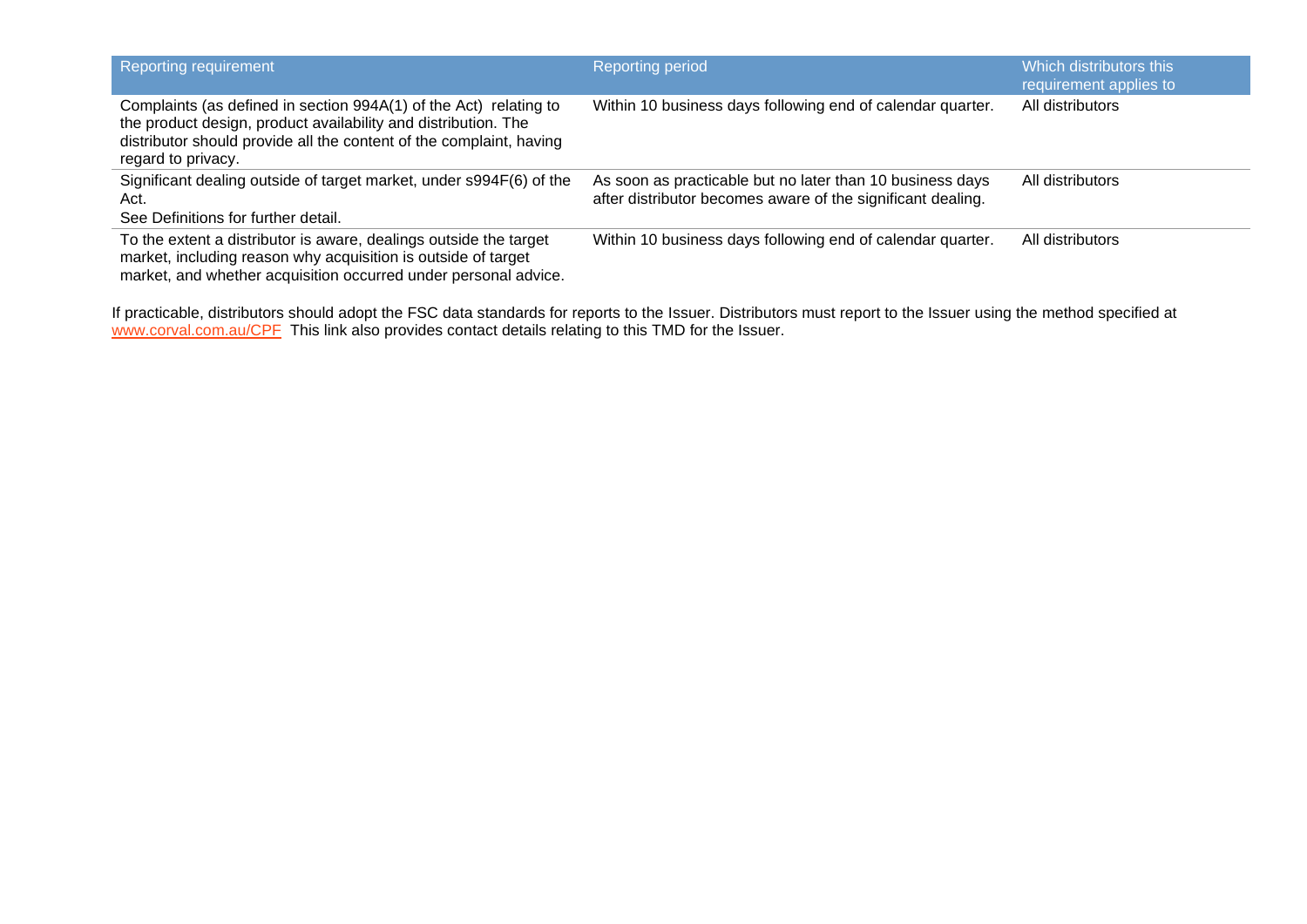# **Definitions**

| Term                                                     | <b>Definition</b>                                                                                                                                                                                                                                                                                                                               |
|----------------------------------------------------------|-------------------------------------------------------------------------------------------------------------------------------------------------------------------------------------------------------------------------------------------------------------------------------------------------------------------------------------------------|
| Consumer's investment objective                          |                                                                                                                                                                                                                                                                                                                                                 |
| <b>Capital Growth</b>                                    | The consumer seeks to invest in a product designed to generate capital return. The consumer prefers exposure to growth<br>assets (such as shares or property) or otherwise seeks an investment return above the current inflation rate.                                                                                                         |
| <b>Capital Preservation</b>                              | The consumer seeks to invest in a product to reduce volatility and minimise loss in a market down-turn. The consumer<br>prefers exposure to defensive assets that are generally lower in risk and less volatile than growth investments.                                                                                                        |
| <b>Capital Guaranteed</b>                                | The consumer seeks a guarantee or protection against capital loss whilst still seeking the potential for capital growth<br>(typically gained through a derivative arrangement). The consumer would likely understand the complexities, conditions<br>and risks that are associated with such products.                                          |
| <b>Income Distribution</b>                               | The consumer seeks to invest in a product designed to distribute regular and/or tax-effective income. The consumer<br>prefers exposure to income-generating assets (typically, high dividend-yielding equities, fixed income securities and<br>money market instruments).                                                                       |
| Consumer's intended product use (% of Investable Assets) |                                                                                                                                                                                                                                                                                                                                                 |
| Solution/Standalone (75-100%)                            | The consumer intends to hold the investment as either a part or the majority (up to 100%) of their total investable assets<br>(see definition below). The consumer typically prefers exposure to a product with at least High portfolio diversification (see<br>definitions below).                                                             |
| Core Component (25-75%)                                  | The consumer intends to hold the investment as a major component, up to 75%, of their total investable assets (see<br>definition below). The consumer typically prefers exposure to a product with at least Medium portfolio diversification (see<br>definitions below).                                                                        |
| Satellite (<25%)                                         | The consumer intends to hold the investment as a smaller part of their total portfolio, as an indication it would be suitable<br>for up to 25% of the total <i>investable assets</i> (see definition below). The consumer is likely to be comfortable with exposure<br>to a product with Low portfolio diversification (see definitions below). |
| <b>Investable Assets</b>                                 | Those assets that the investor has available for investment, excluding the residential home.                                                                                                                                                                                                                                                    |
|                                                          | Portfolio diversification (for completing the key product attribute section of consumer's intended product use)                                                                                                                                                                                                                                 |
| Low                                                      | Single asset class, single country, low or moderate holdings of securities - e.g. high conviction Aussie equities.                                                                                                                                                                                                                              |
| Medium                                                   | 1-2 asset classes, single country, broad exposure within asset class, e.g. Aussie equities "All Ords".                                                                                                                                                                                                                                          |
| High                                                     | Highly diversified across either asset classes, countries or investment managers, e.g. Australian multi-manager balanced<br>fund or global multi-asset product (or global equities).                                                                                                                                                            |
| Consumer's intended investment timeframe                 |                                                                                                                                                                                                                                                                                                                                                 |
| Short ( $\leq$ 2 years)                                  | The consumer has a short investment timeframe and may wish to redeem within two years.                                                                                                                                                                                                                                                          |
| Medium (2 - 5 years)                                     | The consumer has a medium investment timeframe and is unlikely to redeem within two to five years.                                                                                                                                                                                                                                              |
| Long $(> 5$ years)                                       | The consumer has a long investment timeframe and is unlikely to redeem within five years.                                                                                                                                                                                                                                                       |

#### **Consumer's Risk (ability to bear loss) and Return profile**

The Issuer has adopted the Standard Risk Measure (SRM) to calculate the likely number of negative annual returns over a 20 year period, using the guidance and methodology outlined in the **[Standard Risk Measure Guidance Paper For Trustees](https://protect-eu.mimecast.com/s/pqPaCwVNmtGRQpvMFVpVgu?domain=urldefense.com)**. The assessment has been undertaken assuming likely returns after fees and costs but before taxes. SRM is not a complete assessment of risk and potential loss. For example, it does not detail important issues such as the potential size of a negative return or that a positive return could still be less than a consumer requires to meet their investment objectives/needs.